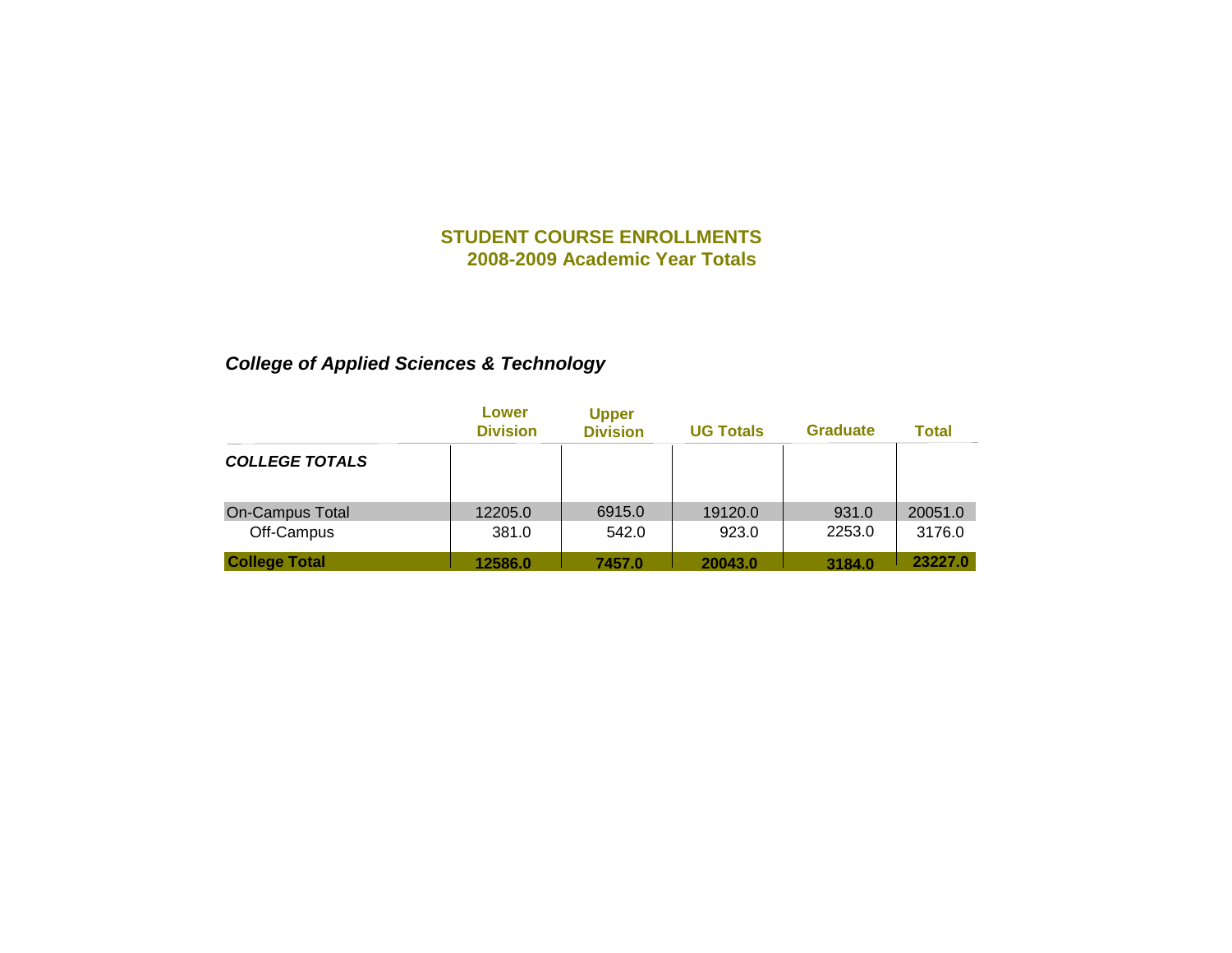# *College of Architecture & Planning*

|                        | Lower<br><b>Division</b> | <b>Upper</b><br><b>Division</b> | <b>UG Totals</b> | <b>Graduate</b> | <b>Total</b> |
|------------------------|--------------------------|---------------------------------|------------------|-----------------|--------------|
| <b>COLLEGE TOTALS</b>  |                          |                                 |                  |                 |              |
| <b>On-Campus Total</b> | 2419.0                   | 1706.0                          | 4125.0           | 1316.0          | 5441.0       |
| Off-Campus             | 1.0                      | 33.0                            | 34.0             | 33.0            | 67.0         |
| <b>College Total</b>   | 2420.0                   | 1739.0                          | 4159.0           | 1349.0          | 5508.0       |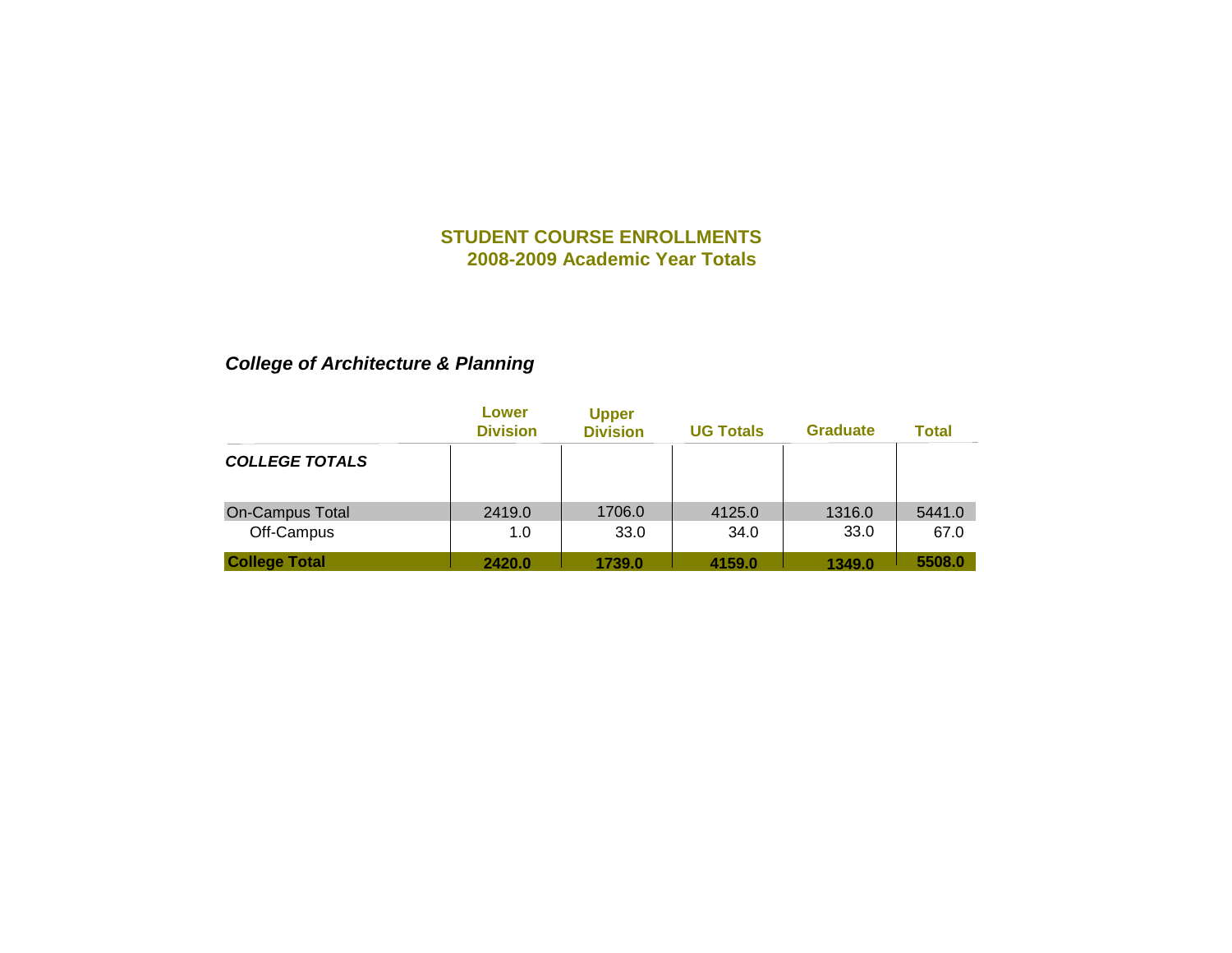# *College of Business*

|                       | Lower<br><b>Division</b> | <b>Upper</b><br><b>Division</b> | <b>UG Totals</b> | <b>Graduate</b> | <b>Total</b> |
|-----------------------|--------------------------|---------------------------------|------------------|-----------------|--------------|
| <b>COLLEGE TOTALS</b> |                          |                                 |                  |                 |              |
| On-Campus Total       | 9063.0                   | 7655.0                          | 16718.0          | 825.0           | 17543.0      |
| Off-Campus            | 1625.0                   | 374.0                           | 1999.0           | 837.0           | 2836.0       |
| <b>College Total</b>  | 10688.0                  | 8029.0                          | 18717.0          | 1662.0          | 20379.0      |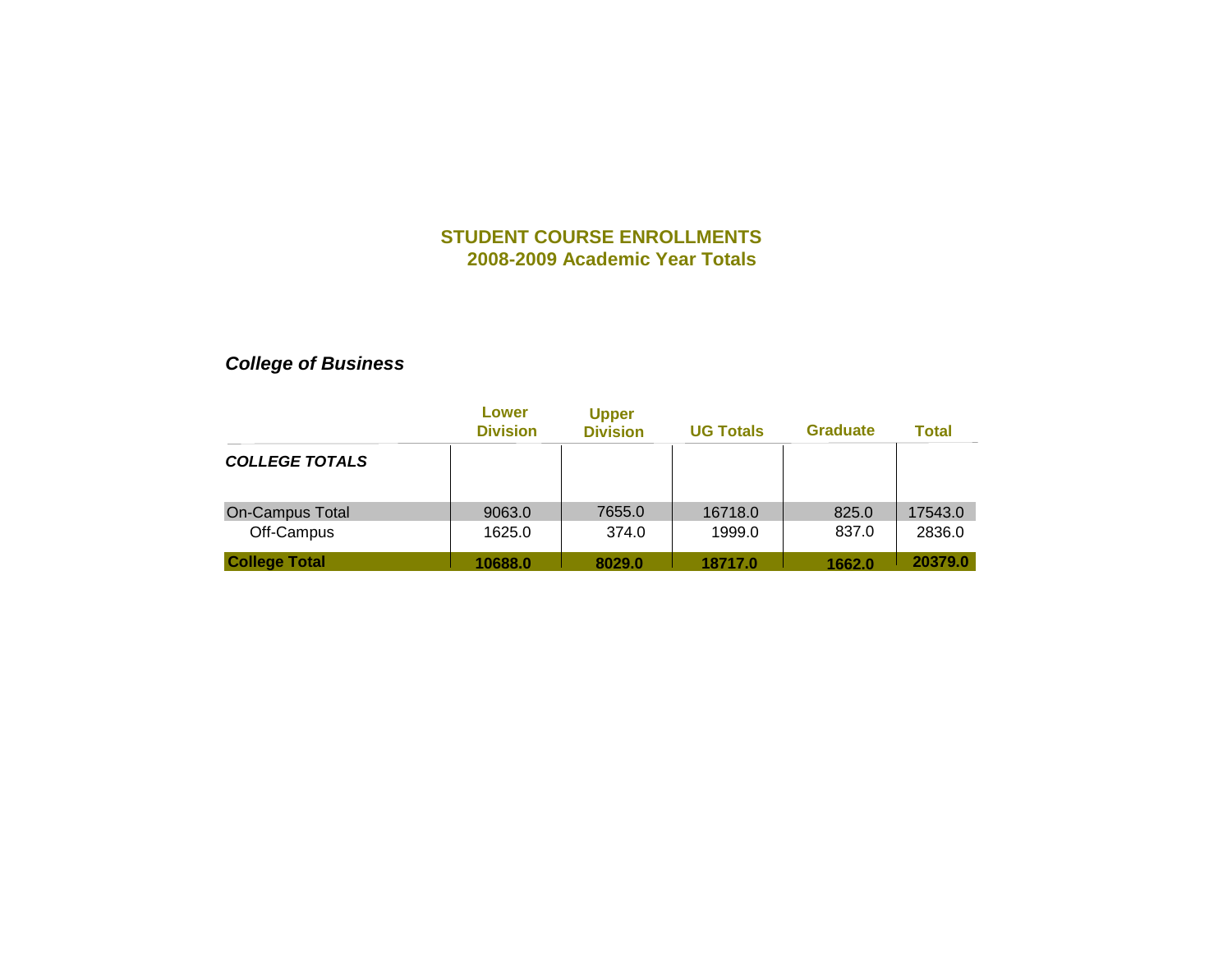# *College of Communication, Information, & Media*

|                       | Lower<br><b>Division</b> | <b>Upper</b><br><b>Division</b> | <b>UG Totals</b> | <b>Graduate</b> | <b>Total</b> |
|-----------------------|--------------------------|---------------------------------|------------------|-----------------|--------------|
| <b>COLLEGE TOTALS</b> |                          |                                 |                  |                 |              |
| On-Campus Total       | 8019.0                   | 4397.0                          | 12416.0          | 1098.0          | 13514.0      |
| Off-Campus            | 423.0                    | 252.0                           | 675.0            | 43.0            | 718.0        |
| <b>College Total</b>  | 8442.0                   | 4649.0                          | 13091.0          | 1141.0          | 14232.0      |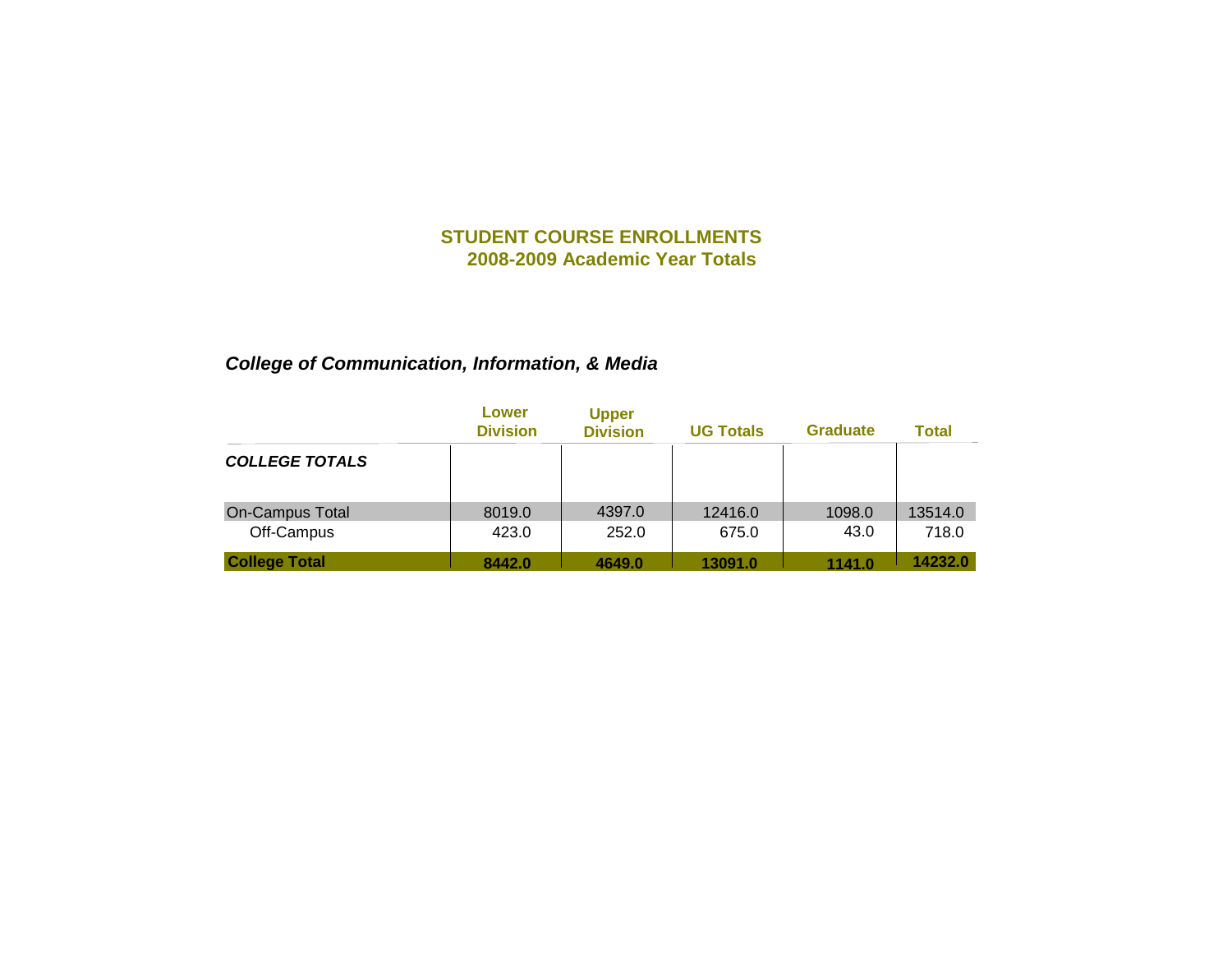# *College of Fine Arts*

|                       | Lower<br><b>Division</b> | <b>Upper</b><br><b>Division</b> | <b>UG Totals</b> | <b>Graduate</b> | <b>Total</b> |
|-----------------------|--------------------------|---------------------------------|------------------|-----------------|--------------|
| <b>COLLEGE TOTALS</b> |                          |                                 |                  |                 |              |
| On-Campus Total       | 11773.0                  | 4936.0                          | 16709.0          | 775.0           | 17484.0      |
| Off-Campus            | 550.0                    | 58.0                            | 608.0            | 16.0            | 624.0        |
| <b>College Total</b>  | 12323.0                  | 4994.0                          | 17317.0          | 791.0           | 18108.0      |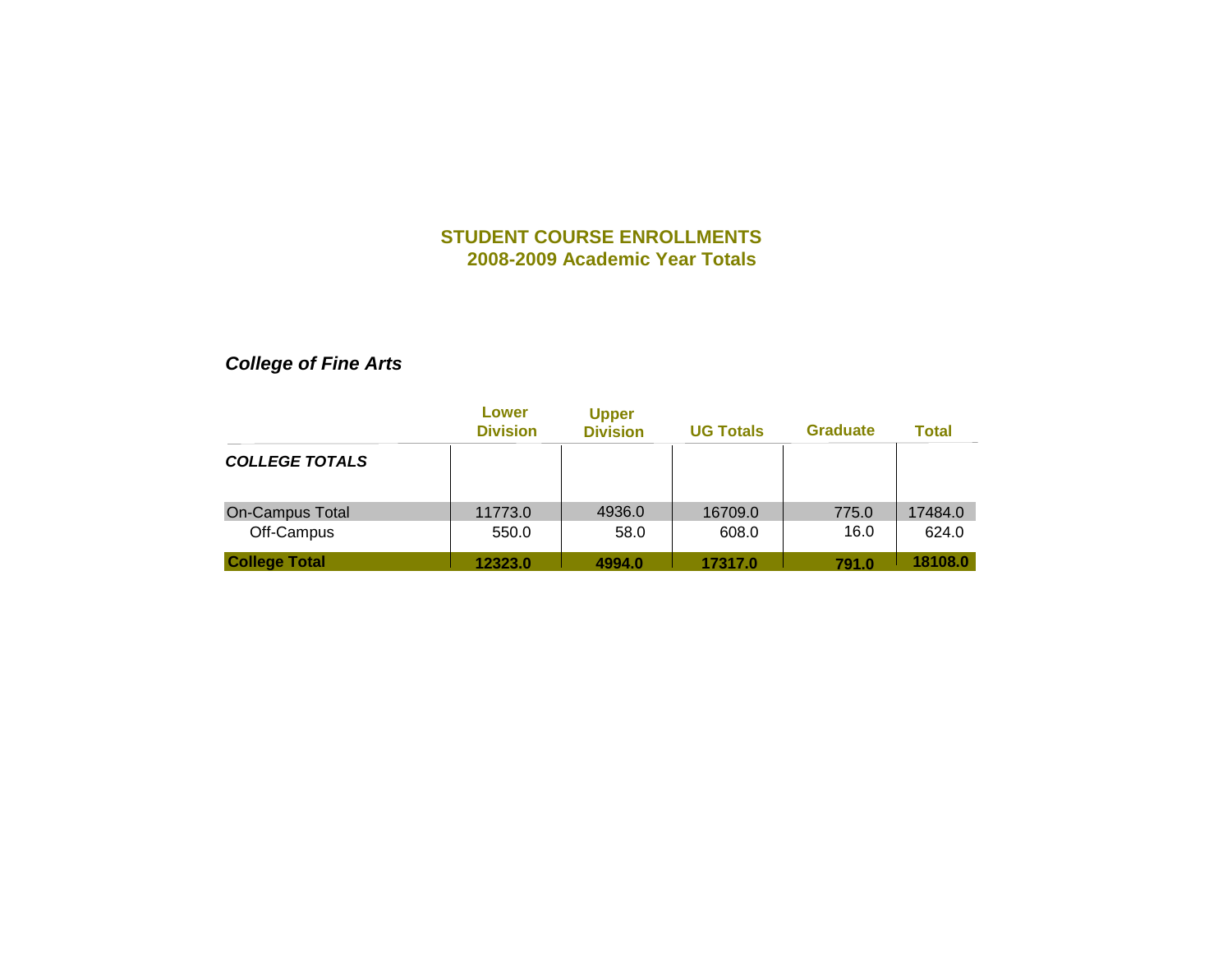# *College of Sciences and Humanities*

|                       | Lower<br><b>Division</b> | <b>Upper</b><br><b>Division</b> | <b>UG Totals</b> | <b>Graduate</b> | <b>Total</b> |
|-----------------------|--------------------------|---------------------------------|------------------|-----------------|--------------|
| <b>COLLEGE TOTALS</b> |                          |                                 |                  |                 |              |
| On-Campus Total       | 61934.0                  | 16847.0                         | 78781.0          | 4245.0          | 83026.0      |
| Off-Campus            | 6426.0                   | 1982.0                          | 8408.0           | 275.0           | 8683.0       |
| <b>College Total</b>  | 68360.0                  | 18829.0                         | 87189.0          | 4520.0          | 91709.0      |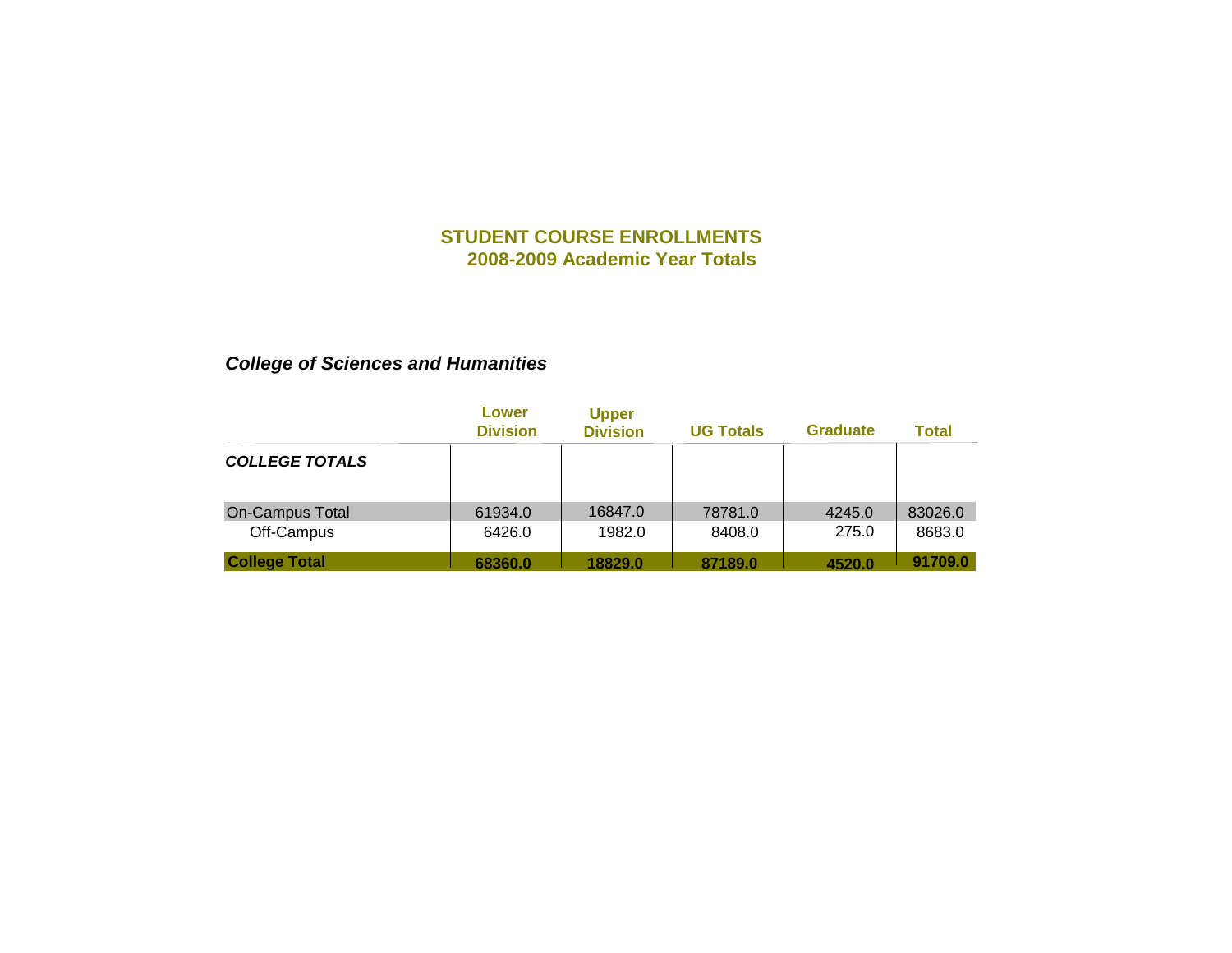*Interdepartmental*

|                        | Lower<br><b>Division</b> | <b>Upper</b><br><b>Division</b> | <b>UG Totals</b> | <b>Graduate</b> | <b>Total</b> |
|------------------------|--------------------------|---------------------------------|------------------|-----------------|--------------|
| <b>COLLEGE TOTALS</b>  |                          |                                 |                  |                 |              |
| <b>On-Campus Total</b> | 1132.0                   | 482.0                           | 1614.0           | 227.0           | 1841.0       |
| Off-Campus             | 13.0                     | 32.0                            | 45.0             | 0.0             | 45.0         |
| <b>College Total</b>   | 1145.0                   | 514.0                           | 1659.0           | 227.0           | 1886.0       |